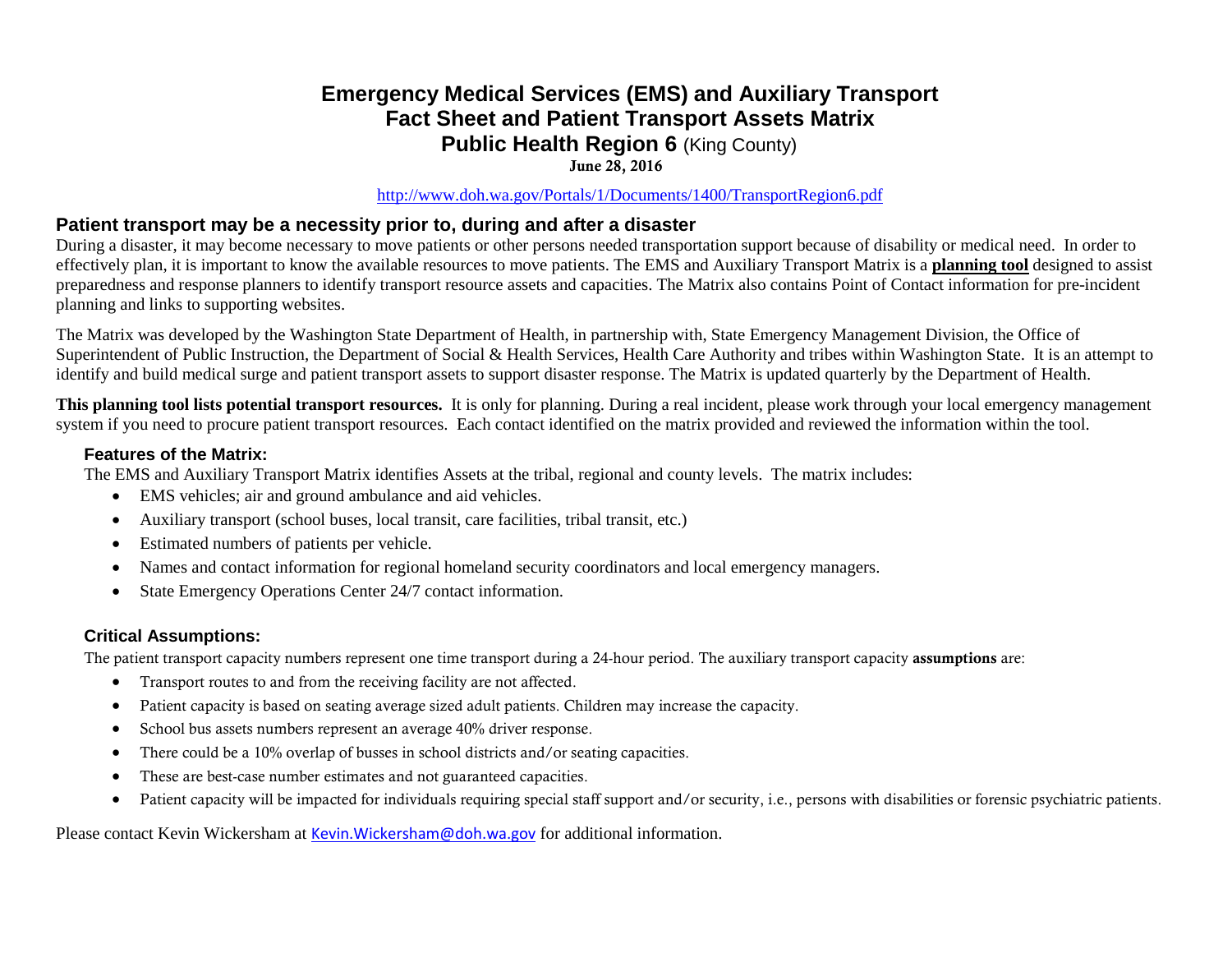| Region 6 EMS Patient and Auxiliary Patient Transport Assets and Capacities - June 28, 2016             |                                          |                        |                                                                             |                                                     |                                                      |                                                 |                                                                                        |                                 |                                                                                                                                                                                                            |
|--------------------------------------------------------------------------------------------------------|------------------------------------------|------------------------|-----------------------------------------------------------------------------|-----------------------------------------------------|------------------------------------------------------|-------------------------------------------------|----------------------------------------------------------------------------------------|---------------------------------|------------------------------------------------------------------------------------------------------------------------------------------------------------------------------------------------------------|
|                                                                                                        | Number of Vehicles that May Be Available |                        |                                                                             |                                                     | Number of Patients that May Be Transported"          |                                                 |                                                                                        |                                 |                                                                                                                                                                                                            |
| County, Tribe,<br><b>Agency, Other</b>                                                                 | Ground<br><b>Ambulance</b>               | Aid<br><b>Vehicles</b> | <b>County</b><br><b>Auxiliary</b><br><b>Transportill</b><br><b>Vehicles</b> | <b>Total</b><br><b>Transport</b><br><b>Vehicles</b> | Ground<br><b>Ambulance</b><br>Patients <sup>iv</sup> | Aid<br>Vehicles <sup>v</sup><br><b>Patients</b> | <b>County</b><br><b>Auxiliary</b><br><b>Transport</b> <sup>vi</sup><br><b>Patients</b> | <b>Total</b><br><b>Patients</b> | <b>Emergency Management Contacts</b><br>Name, Email, Work Phone, 24/7 Phone                                                                                                                                |
| <b>King</b>                                                                                            | 349                                      | 209                    | 2,797                                                                       | 3,355                                               | 1,047                                                | 209                                             | 92,167                                                                                 | 93,423                          | Walt Hubbard<br>Walt.Hubbard@kingcounty.gov<br>206-205-4060<br>206-423-6119                                                                                                                                |
| <b>OSPI</b>                                                                                            |                                          |                        | vii818                                                                      | 818                                                 |                                                      |                                                 | 48,919                                                                                 | 48,919                          | Mike Shahan<br>mshahan@psesd.org<br>425-917-7955                                                                                                                                                           |
| <b>Department</b><br>of Social and<br><b>Health</b><br><b>Services</b>                                 |                                          |                        | 32                                                                          | 32                                                  |                                                      |                                                 | 147                                                                                    | 147                             | Sue Bush<br>BushSA@dshs.wa.gov<br>(360) 902-8159<br>(360) 239-5419<br>Zane (Tim) Scott<br>Zane.scott@dshs.wa.gov<br>360-664-6029                                                                           |
| <b>Health Care</b><br><b>Authority</b><br>(HCA) Medical<br><b>Transportation</b><br>Sub<br>contractors |                                          |                        | 190                                                                         | 190                                                 |                                                      |                                                 | 2,200                                                                                  | 2,200                           | Paul Meury<br>paul.meury@hca.wa.gov<br>(360) 725-1317<br>Stephen<br>Riehl, stephen.riehl@hca.wa.gov<br>360-725-1441<br><b>Regional Broker</b><br>Hopelink<br>dbuckley@hope-link.org<br>425-943-6766 (24/7) |
| <b>Air Statewide</b>                                                                                   |                                          |                        |                                                                             | 67                                                  |                                                      |                                                 |                                                                                        | 134                             |                                                                                                                                                                                                            |
| <b>REGION 6</b><br><b>TOTALS</b>                                                                       | 349                                      | 209                    | 3,837                                                                       | 4,462                                               | 1,047                                                | 209                                             | 143,433                                                                                | 144,823                         |                                                                                                                                                                                                            |

EMS licensed vehicles data from the ILRS EMS Resources Report June 1, 2016

**School District[s http://www.mrsc.org/subjects/governance/spd/spd-schlst.aspx](http://www.mrsc.org/subjects/governance/spd/spd-schlst.aspx)**

**School Buses within districts<https://eds.ospi.k12.wa.us/BusDepreciation/default.aspx?pageName=busSearch>**